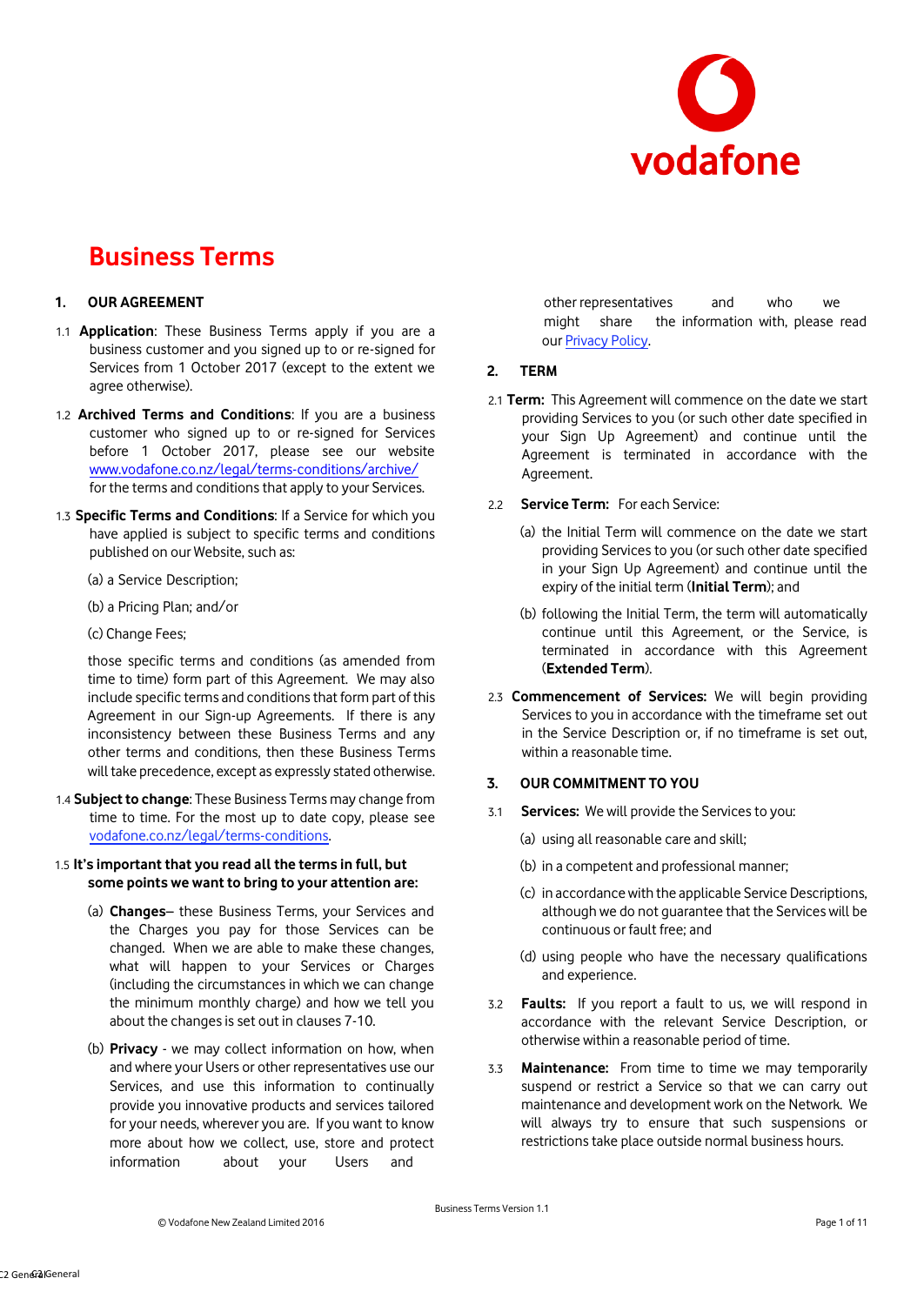

## **4. YOUR COMMITMENT TO US**

## 4.1 **Co-operation and access**

- (a) You will make sure that all information you give to us is complete and accurate. You must update us when your information changes (for example, if you change premises or your contact details).
- (b) If we provide Services that require locating our Equipment on your premises then you will give our representatives safe access to your premises so that we can install, inspect, maintain, replace or remove our Equipment.
- (c) You acknowledge that you have no ownership or other rights in our Equipment located on your premises, which shall remain our property (or the property of our suppliers).
- (d) If you are in rented premises then you will, before we install the Equipment, obtain the written permission of the owner that we are authorised to access, and locate our Equipment on, your premises for these purposes and that the owner will have no ownership or other rights in our Equipment.
- (e) You will, if we ask you to, obtain any third party authorisation, licence, consent or acknowledgement that we reasonably require in connection with the provision of the Services and location of the Equipment (such as building consent).
	- 4.2 **Your Equipment:** You will follow our reasonable instructions about modifications that you may need to make to your equipment so that you can use the Services, including modifications to avoid any danger or interference your equipment may cause to the Services, our Equipment or the Network.
	- 4.3 **Our Equipment:** You will:
- (a) provide a safe and secure operating environment for our Equipment;
- (b) take reasonable precautions to protect our Equipment from radio or electrical interference and power fluctuations;
- (c) not damage or interfere with our Equipment; and

(d) pay any costs or expenses we reasonably incur repairing or replacing any of our Equipment that is lost or damaged while located on your premises.

If our Equipment is no longer required, or if you damage or interfere with our Equipment, then we may remove it from your premises.

- 4.4 **Use of Services:** You will:
	- (a) not use the Services in any way which is unlawful;
	- (b) not use the Services in any way which could interfere with or damage our Network, any other Network Operator's network, or another customer's enjoyment of our services. This includes but is not limited to auto dialling, continuously call forwarding, and use of cellular trunking units or SIMboxes;
	- (c) give us and our third party suppliers such access to your premises as is reasonably necessary to enable us or our third party suppliers to fix any fault with the Services or implement any change of technology as provided for in clause 9.4;
	- (d) follow our and any manufacturer's reasonable instructions about the use of the Services;
	- (e) keep any password, PIN or security code we give you confidential, and update it in accordance with prudent security practices;
	- (f) only use the Services for the purposes for which they are provided;
	- (g) not use or install any device and/or hardware in connection with the Services, where that device, hardware and/or installation is not approved by us, or which masks or in any way alters the true origin or termination of any call or other transmission; and
	- (h) only use the Services for your own internal business requirements and not sell, rebill or otherwise provide any of the Services to anyone else without our prior written consent.
- 4.5 **Third Parties:** You acknowledge and agree that:
	- (a) we are not responsible for ensuring that the Services are unable to be misused by you or any third party; and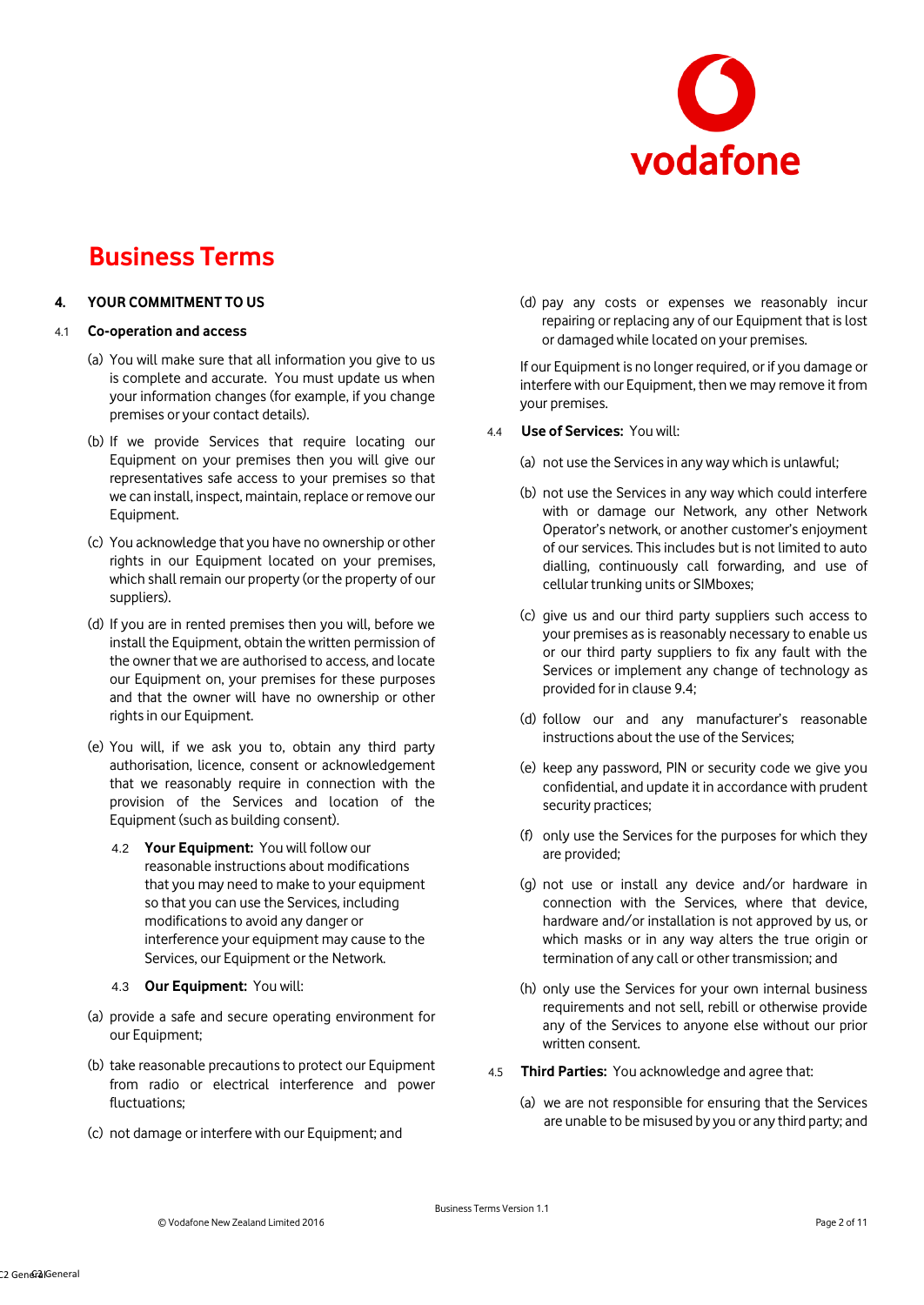

- (b) you are responsible for your misuse of the Services and for any use of the Services by any User or third party, whether authorised by you or not.
- 4.6 **Reimbursement for breach:** If you breach clause 4.4 and we incur costs as a result of your breach, you will, if we ask you to, reimburse us for our reasonable costs in relation to that breach.

## **5. CHARGES, INVOICING AND PAYMENT**

- 5.1 **Responsibility for Charges:** You will pay and are responsible for the Charges for the Services and/or Products that we provide in accordance with the Agreement, irrespective of who ultimately uses them.
- 5.2 **GST:** All Charges exclude GST unless otherwise indicated.
- 5.3 **Invoices:** The Charges will apply from the date you are connected to the Network so that you are able to receive the Services. We will invoice you at approximately monthly intervals for the Services and/or Products we provide to you. Fixed charges will normally be invoiced in advance and other charges will normally be invoiced in arrears.
- 5.4 **No set-off, counterclaim or deduction:** Subject to clause 6.1, you will pay each invoice by the Due Date and without set-off, counterclaim or deduction.
- 5.5 **Unpaid amounts:** If any invoiced amount (other than an amount which is disputed in accordance with clause 6.1) remains unpaid after the Due Date we may charge you a Late Payment Fee.
- 5.6 **Part payment:** Part payment of your invoice will not amount to a full and final settlement unless we have agreed to this in writing.
- 5.7 **Collection costs:** If we have to spend money on collecting overdue amounts from you, then you will reimburse us for those costs.
- 5.8 **Additional charges:** If we provide you with additional services such as technical or administration support (including providing paper invoices, service suspension, call barring, redirection, or fixing faults that are not faults on our Services) we may charge you for these.

## **6. DISPUTED INVOICES**

6.1 **Notice:** If you think there is a mistake in an invoice, you must let us know in writing prior to the Due Date and, if you do

so, you may withhold payment of the disputed part of the amount payable. You must pay any undisputed amount by the Due Date.

6.2 **Response procedure:** If we agree that there has been a mistake, we will issue a credit note or adjust your next invoice accordingly as soon as reasonably practicable. If we do not agree that there has been a mistake, you can escalate the matter in accordance with clause 23.

## **7. SERVICE AND PRICING PLAN MIGRATION**

#### 7.1 **Service migration:** Where:

- (a) an alternative Service becomes available; and
- (b) such Service is materially the same as, provides materially the same functionality as or performs to the same specifications as, an existing Service already being provided to you by us under the Agreement (as the case may be),

we may provide you with the alternative Service in place of the existing Service already being provided to you. We will give you at least 20 Business Days written notice of such migration.

- 7.2 **Pricing Plan migration:** We **may** change your Pricing Plan at any time if it will have a neutral or positive effect on you. Changing your Pricing Plan may include changing the entitlements within the Pricing Plan, migrating you to a different Pricing Plan and/or changing the name of the Pricing Plan. We do not need to give you notice.
- 7.3 **No right of dispute:** You will have no right to dispute any migration that is made in accordance with clause 7.1 or 7.2.
- 7.4 **Deemed variation:** On migration of a Service or Pricing Plan in accordance with clause 7.1 or 7.2, our Agreement will be deemed to be varied to the extent that the Services to be provided to you will be varied in accordance with the migration.
- 7.5 **Migration versus right to end availability:** This clause 7 does not affect our right to end the availability of a Service in accordance with clause 9.
- 7.6 **No Impact on Charges:** You will not incur any additional charges, or changes to your existing Charges, where we migrate a Service or a Pricing Plan under this clause 7.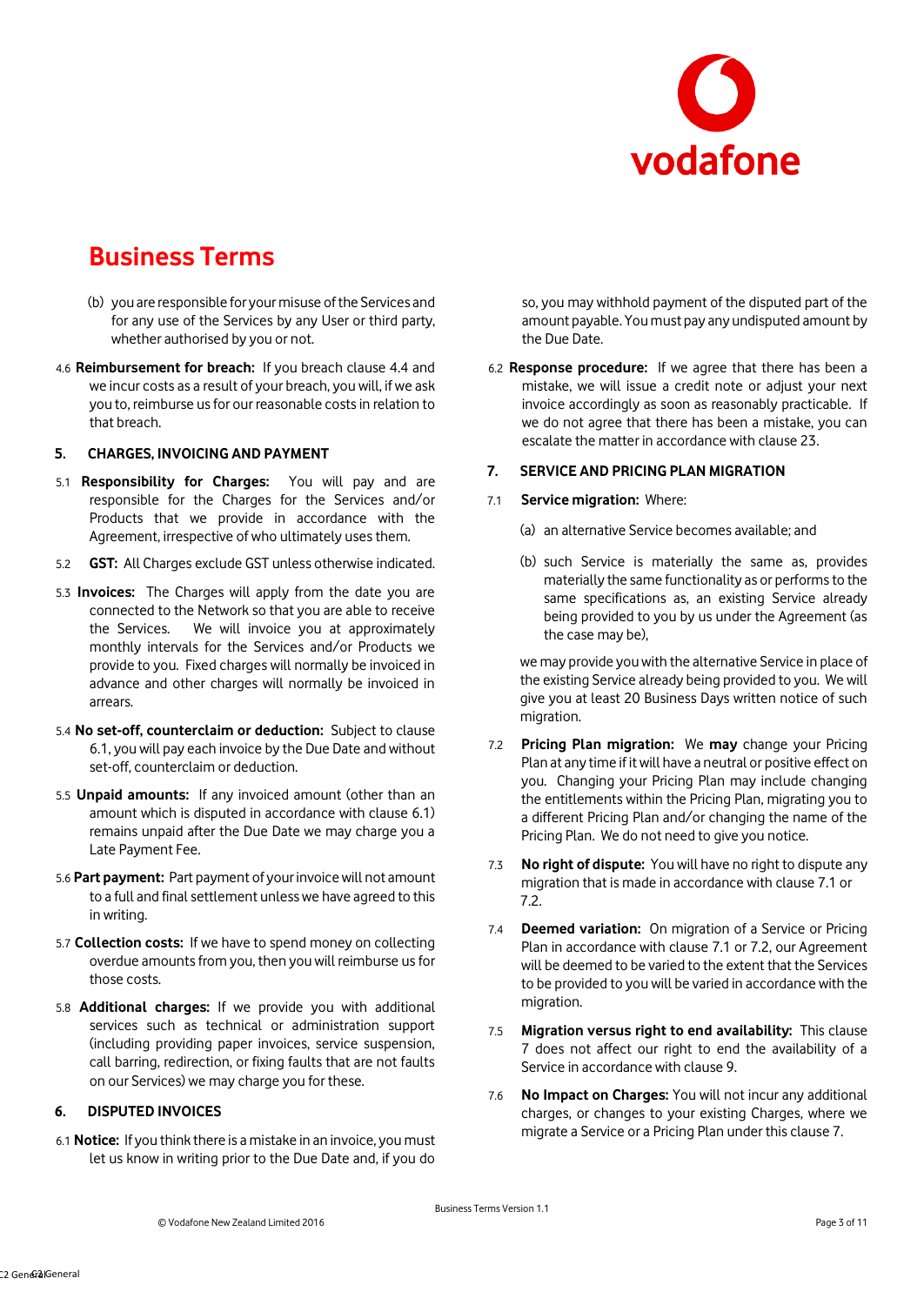

## **8. CHANGES TO CHARGES**

- 8.1 **Changes during an Initial Term:** During the Initial Term we may:
	- (a) change a recurring fixed Charge in association with a Regulatory Event or a change in the price from a third party supplier (such as a Network Operator) of a direct input required for the Service;
	- (b) change a recurring fixed Charge for any reason other than the reasons set out in clause 8.1(a); and/or
	- (c) change any Charge (other than a recurring fixed Charge) or introduce other Charges at any time.
- 8.2 **Changes during an Extended Term:** During an Extended Term, we may change and/or introduce Charges in respect of a Service.
- 8.3 **Notice and your rights:** We will give you notice of any change to the Charges in accordance with clause 10.1 and

you may have rights in respect of any such change as set out in clause 10.3.

## **9. VARIATION TO AND ENDING AVAILABILITY OF SERVICES**

- 9.1 **Right to vary or end availability during an Initial Term:**  During the Initial Term we may, without liability to you, vary or end the availability of any or all of the Services provided to you where:
	- (a) the variation or end of availability will have a neutral or positive effect on you; or
	- (b) such action is required:
		- (i) to comply with applicable law or regulation;
		- (ii) because of a change imposed by a third party supplier (including a Network Operator); or
		- (iii) due to a change in our operations or services, where such change affects at least 90% of the customers who receive the Service(s) which we wish to vary or end the availability of.
- 9.2 **Right to vary or end availability during the Extended Term:** During the Extended Term, we may, without liability to you, vary or end the availability of any or all of the **Services**
- 9.3 **Notice and your rights:** We will give you notice of any variation to or end of the availability of any or all of the Services in accordance with clause 10.1 and 10.2 and you may have rights in respect of any such change as set out in clause 10.3.
- 9.4 **Technology:** Without limiting any of our other rights under this Agreement, we may, from time to time, change the technology or other means by which we provide any of the Services. We are not required to give you notice of any change to the technology which we use to provide any of the Services.

## **10. NOTICE OF CHANGES AND RIGHT TO TERMINATE**

- 10.1 **Notice of variation:** Where we make a change to the Charges, a variation to the Services, or a change to the Business Terms which we reasonably consider:
	- (a) will have a neutral or positive effect on you, we may make the change immediately without notifying you; or
	- (b) will have a material detrimental effect on you, we will provide you with at least 20 Business Days written notice except where the variation is made under clause 9.1(b)(i) in which case we may have to give you a shorter notice period.
- 10.2 **Notice of ending availability**: Where we end the availability of a Service, we will provide you with at least 20 Business Days' written notice except where we end the availability under clause 9.1(b)(i) in which case we may have to give you a shorter notice period.

#### 10.3 **Right to terminate:** If you can show us that:

- (a) a change under clause 8.1(a) or 8.1(b) (but not a change under clause 8.1(c) or 8.2) has a material detrimental effect on you; or
- (b) a variation to, or the end of the availability of, a Service made under clause 9 has a material detrimental effect on you,

you may terminate the affected Service on 20 Business Days' prior written notice to us. Such right must be exercised within 20 Business Days of receipt of our notice to increase the Charges or vary or end the availability of a Service (as applicable).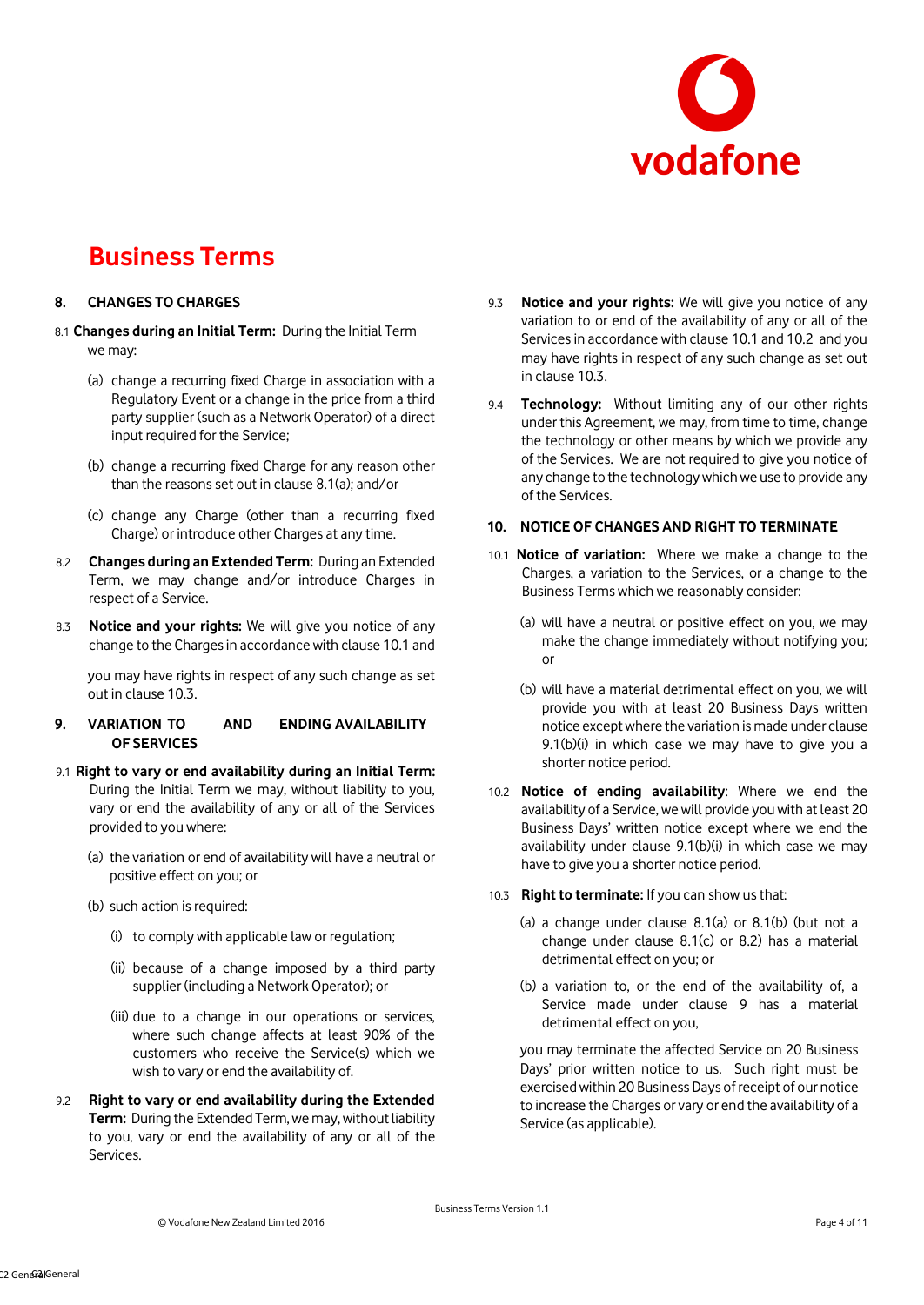

## **11. CREDIT ARRANGEMENTS**

We may pass on your information to credit reporting organisations so that they can run credit checks on our behalf at any time. We may also let those organisations know if you have not paid our Charges. At any time those organisations may pass on to us information about you that they hold. We will use that information to make decisions about providing or continuing to provide you with Services. Those organisations may keep any information about you that we have passed on to them and use it for the purposes of their businesses, which may include supplying it to other entities that use their services. We may suspend or stop providing Services to you if we receive an unsatisfactory credit check about you.

## **12. PHONE NUMBERS, ADDRESSES AND OTHER CODES**

- 12.1 **Allocation and ownership:** We may allocate Phone Numbers, electronic addresses, and other codes to you, as may other Telecommunications Service Providers. These do not belong to you.
- 12.2 **Change:** We may be required by law, under contracts with Network Operators or for other reasons, to change your Phone Number(s), electronic address(es) or code(s). We will use reasonable endeavours to give you notice of any change required. We will not be liable for any costs which you, or anyone else, may incur as a result of such change.
- 12.3 **Emergency services**: Your Phone Number may be displayed to emergency service providers and to us.

## **13. SUSPENSION OF SERVICES**

- 13.1 **Suspension for breach:** We may restrict or suspend the provision of Services at any time if you breach the Agreement or if we consider (acting reasonably) that you have breached the Agreement. We will use reasonable endeavours to give you notice of our intention to suspend, however it will not always be possible for us to do so.
- 13.2 **Disconnection and reconnection charges:** If we suspend the provision of Services to you and you did in fact breach our Agreement, we may require you to pay a temporary disconnection Charge and/or a reconnection Charge (which would be a condition of lifting any such suspension).

## **14. TERMINATION**

- 14.1 **Licence suspension or termination:** If any of our licences or rights required to operate the Network are terminated or suspended, or any agreement with any of our Network Operators expires or is terminated, and we cannot, as a result, continue to provide some or all of the Services, we may cease providing any Service or terminate our Agreement immediately. If this happens, we will give you written notice.
- 14.2 **Our termination on notice:** If the Initial Term of a Service has expired, we may cease providing that Service by giving you 20 Business Days' written notice.
- 14.3 **Your termination on notice for convenience:** Subject to clause 15.2, you may terminate any Service for convenience by giving 20 Business Days' written notice to us at any time, provided that you pay any Early Termination Charges, where applicable. You must pay our Charges through the 20 Business Day notice period, even if termination takes effect after the end of the Initial Term.
- 14.4 **Material breach:** If you are in material breach of the Agreement, we may give you written notice to remedy the breach. If the breach is incapable of remedy or is not remedied within 20 Business Days of the notice, then we may give you written notice immediately terminating the Agreement.
- 14.5 **Fraud**: We may terminate the Agreement immediately if we reasonably suspect fraud by you or on your behalf.
- 14.6 **Insolvency events:** If either party:
	- (a) (or any of its holding companies) goes into liquidation, bankruptcy, administration or receivership or enters into a compromise with its creditors (or it appears that any of these events is likely to happen);
	- (b) has a receiver or statutory manager appointed over any or all of its assets; or
	- (c) is removed from the Companies Register (other than as a result of a solvent amalgamation), is dissolved or dies;

then the other party may give written notice immediately terminating the Agreement.

## **15. CONSEQUENCES OF TERMINATION**

15.1 **Consequences:** When the Agreement is terminated or Services have ceased to be provided to you: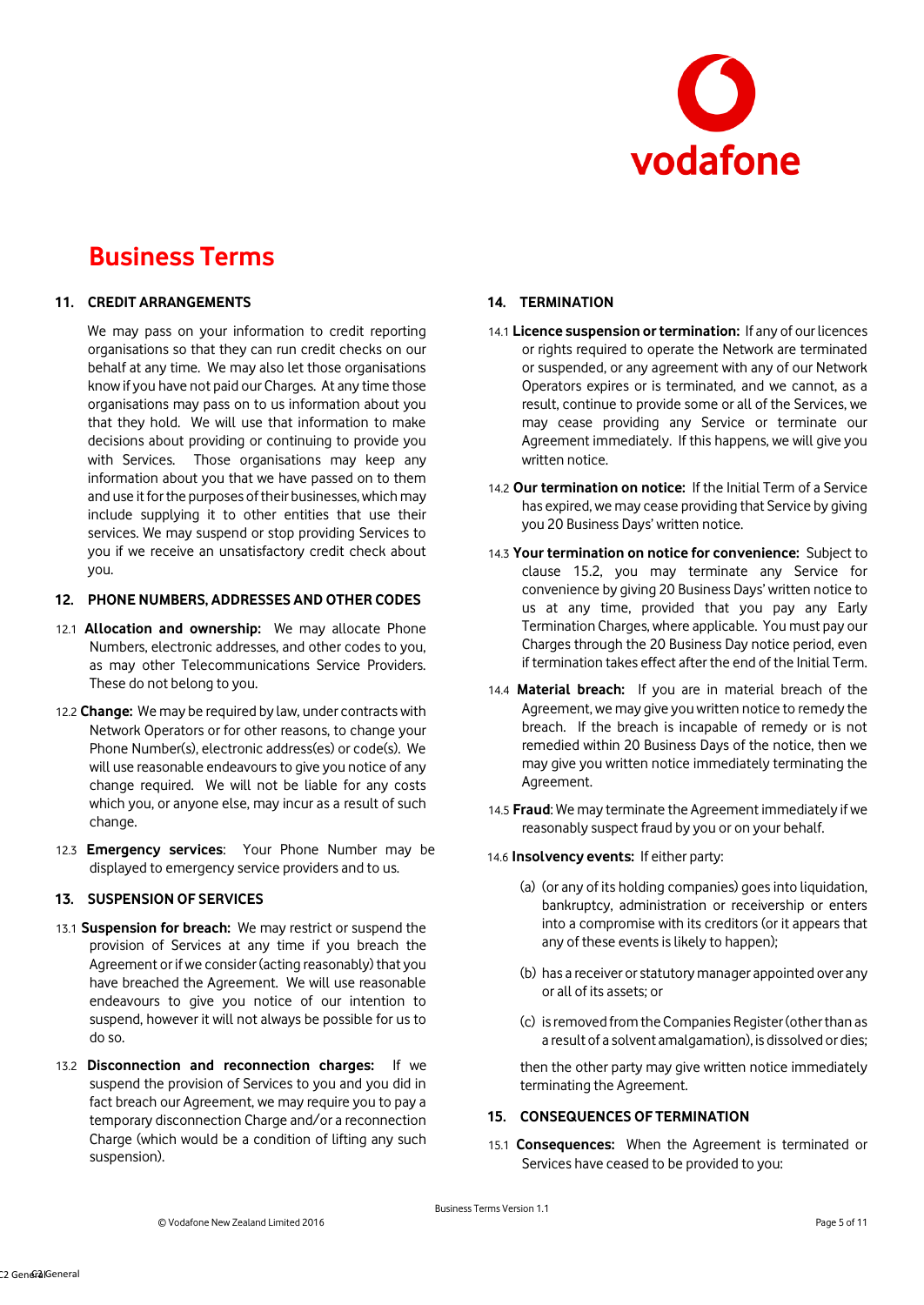

- (a) you will be disconnected from the Network so that you are no longer able to receive the relevant Services;
- (b) clauses 13 to 25 (inclusive) together with the other provisions of the Agreement which are required to give effect to those clauses or which naturally survive, will remain in effect;
- (c) you must immediately return to us any information, equipment or any other item which is in your possession and which belongs to us; and
- (d) we may access your premises to remove our Equipment. If we are unable to gain access we may invoice you and you will pay the standard replacement charge for the Equipment in question.
- 15.2 **Early Termination Charges payable**: You will be liable to pay Early Termination Charges, where applicable, if any Service is terminated prior to the expiry of the Initial Term:
	- (a) by you under clause 14.3 (termination for convenience); or
	- (b) by us under clause 14.4 (your material breach) or clause 14.5 (your insolvency).
- 15.3 **Early Termination Charges not payable:** You will not be liable to pay us Early Termination Charges if any Service is terminated prior to the expiry of the Initial Term for that Service:
	- (a) by you under clause 10.3 (right to terminate), clause 14.4 (our material breach) or clause 14.5 (our insolvency);
	- (b) by us under clause 14.1 (licence suspension or termination); or
	- (c) by either party under clause 25.5 (force majeure).
- 15.4 **Termination of Services**: Termination of the Service(s) provided under the Agreement will have the effect of terminating the Agreement in its entirety.
- 15.5 **No prejudice:** Termination and the rights set out in this clause 15 are without prejudice to any other rights, remedies or obligations either party may have under the Agreement or at law.

## **16. INFORMATION AND CONFIDENTIALITY**

- 16.1 **Personal Information:** We collect, use and disclose Personal Information about you, your Users or other representatives in accordance with:
	- (a) the Privacy Act 1993;
	- (b) the Telecommunications Information Privacy Code 2003;
	- (c) our Privacy Policy; and
	- (d) the Agreement.
- 16.2 **Privacy Policy**: For the purposes of the Agreement, references to 'you' (and similar words) in the Privacy Policy will be construed as references to your Users or other representatives.
- 16.3 **User consent:** You confirm that your Users and representatives consent to and authorise our collection and use of their Personal Information in accordance with clause 16.1.
- 16.4 **Confidentiality:** The Agreement and any information that has been provided under the Agreement by you or us that is not publicly available, is confidential. That information will not be disclosed by you or us, except:
	- (a) as required by law;
	- (b) as is necessary to satisfy the requirements of any regulatory agency or stock exchange;
	- (c) where the other party otherwise agrees in writing;
	- (d) as is necessary or provided for under the Agreement; or
	- (e) to your or our professional advisors and consultants.
- 16.5 **Security of data:** You acknowledge that unless otherwise provided for under any security service you elect to purchase from us, we are unable to exercise control over, and make no representations or warranties concerning, the security or content of data or information passing over the Network, any systems operated by third parties and the internet.

#### **17. INTELLECTUAL PROPERTY RIGHTS**

17.1 **Our intellectual property:** You acknowledge that all rights to intellectual property contained in or relating to the Services and/or the Equipment (including any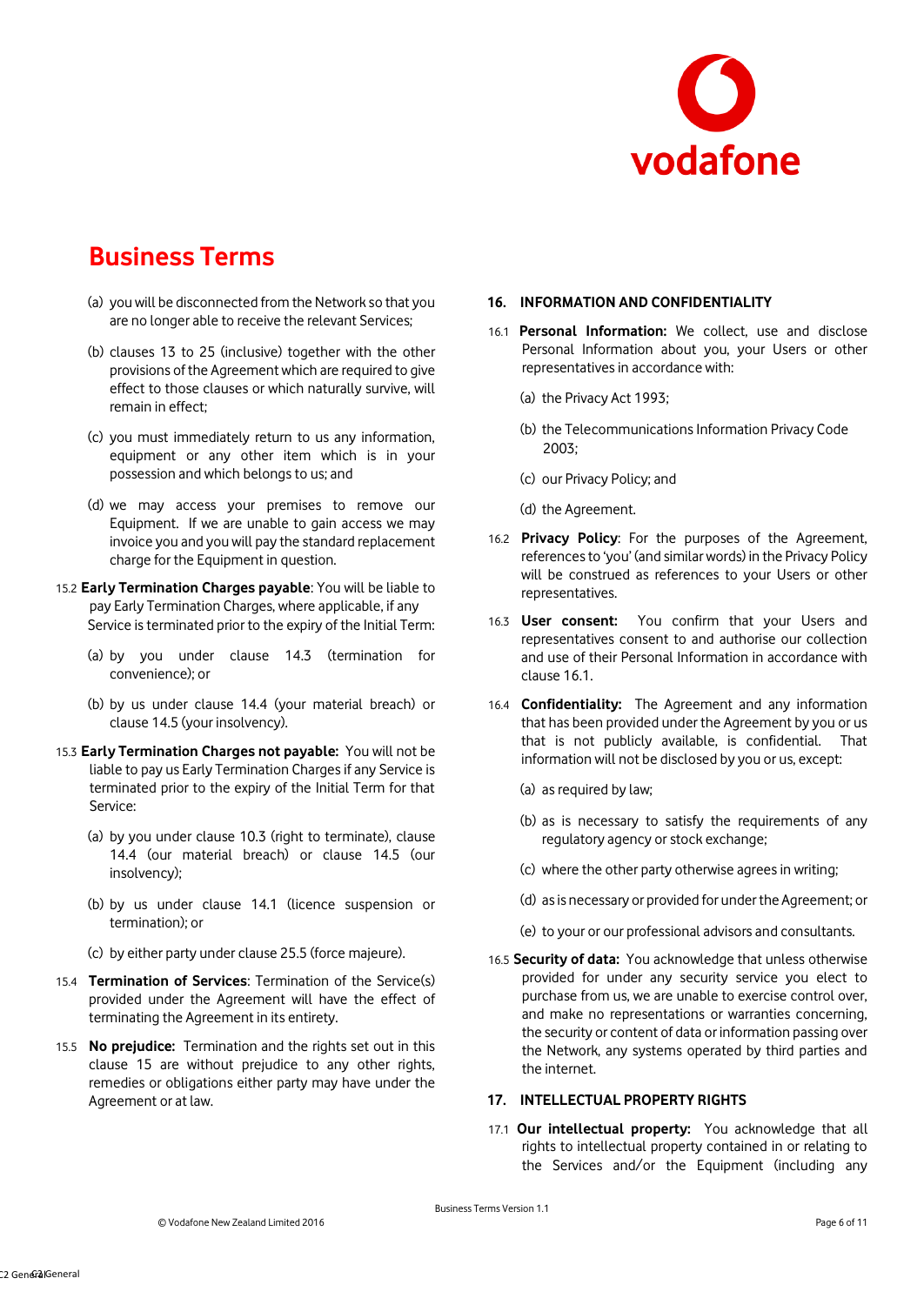

improvements or changes to any Service or to the Equipment) (**Intellectual Property**) belong to us or to our licensors.

- 17.2 **Licence:** We license you to use Intellectual Property that we provide to you in connection with the provision of the Services on a non-exclusive and non-transferable basis for the Term, for the purposes set out in the Agreement, in accordance with:
	- (a) the terms of the Agreement; and
	- (b) in respect of any software that we provide to you in connection with the Services, any terms upon which the software is ordinarily licensed or which we notify to you.
- 17.3 **Software:** If we provide you with any software in connection with the provision of the Services, you must not copy, modify or reverse assemble the software.
- 17.4 **Warranty as to third party infringement:** Each party warrants to the other that any materials proprietary to a party, and provided to the other party for the purposes of the Agreement, will not infringe the intellectual property rights of any third party, provided that the other party:
	- (a) uses such materials in accordance with the terms of the Agreement (including the licence set out in clause 17.2) and any terms notified in writing by the disclosing party; and
	- (b) does not in any way modify or alter the materials, other than as permitted under the Agreement.

### **18. PRODUCTS**

- 18.1 **SIMcard**: Any SIMcard we issue to you remains our property.
- 18.2 **Delivery:** If you have purchased Products from us, we will deliver the Products to you as soon as reasonably practicable. However, we cannot be responsible for any delays in delivery caused by the third party supplier of the Products.
- 18.3 **Claim of damaged Products and manufacturers' warranties:** Without limiting the terms of any manufacturers' warranty that we pass the benefit of to you, where Products you have ordered from us are delivered to you and found to be damaged other than as a result of your misuse or lack of reasonable care:
- (a) you must tell us, in writing, the nature of the damage, and return the damaged Products as soon as reasonably practicable, but no later than 10 Business Days from the receipt of the Products;
- (b) you must also provide us with copies of any invoice and delivery documents that accompanied the Products; and
- (c) we may decline any claim which you have not reported to us in writing within 10 Business Days as set out in clause 18.2 (a) or which is not complete.
- 18.4 **Accepted claim:** If we accept your claim under clause 18.2, we may, at our option:
	- (a) replace the Products;
	- (b) refund the relevant Charge; or
	- (c) provide a credit against the relevant Charge where you are yet to pay.
- 18.5 **Transfer of risk and title:** Any Products you order from us are your responsibility from the time they are delivered to you. Ownership in a Product does not pass to you until you have paid all Charges for the Product and any other amounts payable in relation to the Product.
- 18.6 **Warranty:** When we provide Products to you, they will (unless otherwise specified) be approved for connection to our Network. We will pass on the full benefit of any manufacturer's warranty you are eligible for in respect of Products you purchase from us.

## **19. PORTING**

19.1 If you Port all of the Phone Numbers to another Telecommunications Service Provider, this will constitute termination of your Services and should such termination take place before the end of the Initial Term, you will be liable to pay any applicable Early Termination Charges.

#### **20. ROAMING**

20.1 You may be able to use your Mobile Device in other countries, which we call "roaming". Roaming terms and conditions apply, which you can find on our Website. Contact Customer Services to activate this service.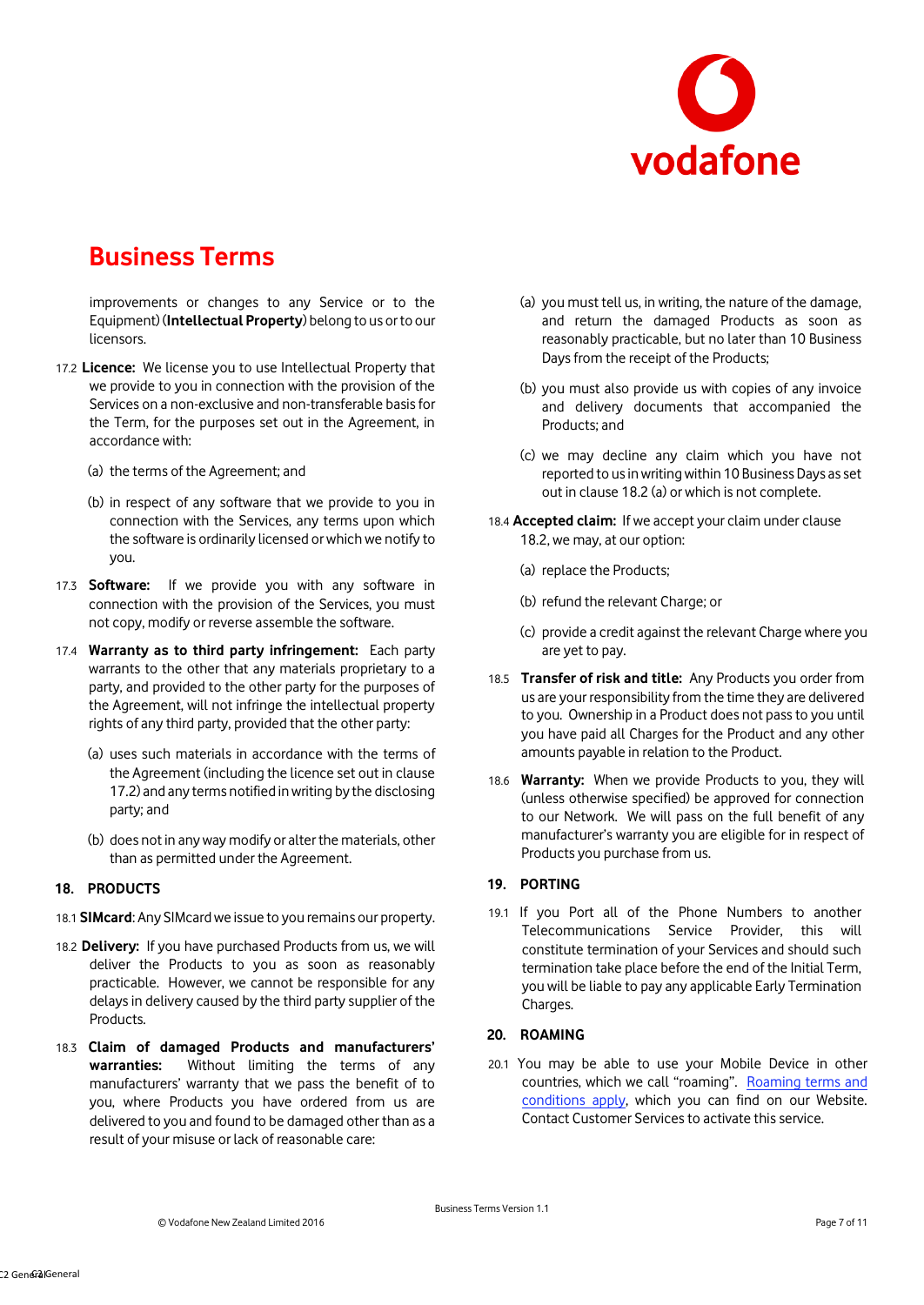

## **21. NO ADDITIONAL TERMS**

- 21.1 **Exclusions:** All warranties, terms, guarantees and conditions that are not expressly set out in the Agreement are excluded to the extent permitted by law.
- 21.2 **Fair Trading Act 1986 (FTA) and Consumer**

**Guarantees Act 1993 (CGA):** For the purposes of section

5D of the FTA and section 43 of the CGA, the parties acknowledge and agree that:

- (a) the Services, Products and Equipment (as applicable) that we provide to you under the Agreement are being provided and acquired in trade; and
- (b) to the extent permitted by law, in respect of all matters covered by the Agreement, the parties are contracting out of the CGA and sections 9, 12A and 13 of the FTA.

### **22. LIABILITY – EXCLUSION AND LIMITATION**

- 22.1 **Exclusion of liability:** Subject to clause 22.3, in no event will either party be liable under or in connection with the Agreement (whether in contract, tort (including negligence) or otherwise) for any:
	- (a) loss of data;
	- (b) loss of profit, revenue, anticipated savings or goodwill; or
	- (c) indirect or consequential losses,

regardless of whether such losses were contemplated.

- 22.2 **Limitation on liability:** Subject to clause 22.3, in no event will either party's liability under or in connection with the Agreement (whether in contract, tort (including negligence) or otherwise) in any one year of the Term exceed:
	- (a) the total Charges paid by you in the 12 calendar months immediately prior to the occurrence of the event(s) giving rise to the claim; or
	- (b) if the Agreement has not been in effect for 12 months prior to the occurrence of the event(s) giving rise to the claim, the average monthly Charges paid by you for the months from the date of the Agreement until the occurrence of the event(s) giving rise to the claim, multiplied by 12.
- 22.3 **Exceptions:** Nothing in this Agreement shall limit either party's liability (as applicable):
	- (a) to pay the Charges or any Early Termination Charges which are payable in accordance with this Agreement;
	- (b) for a breach of clause 16.4 (confidentiality);
	- (c) for a breach of clause 17.4 (warranty);
	- (d) for any loss or damage which is finally judicially determined to have resulted from that party's fraud; or
	- (e) for death or personal injury which is finally judicially determined to have resulted from an act or omission of that party.
- 22.4 **NetworkOperators and other suppliers not liable:** None of our officers, employees, contractors or agents, nor any other Network Operator and/or third party supplier (including their officers, employees, contractors and agents) will be liable to you or anyone else for any claims, costs, damages, losses or other liabilities of any kind arising in any way from the Services we provide or

from your use of those Services and our Network, including (without limitation) your access to and use of any service provider's site or Network Operator's networks. The benefits of this clause are intended to extend to Network Operators, agents and suppliers and to be enforced by them under the Contract and Commercial Law Act 2017 Part 2, Subpart 1.

## **23. DISPUTES**

23.1 **Dispute procedure:** If you have a dispute in connection with the Services, please refer that dispute to Customer Services or your Account Manager. Neither you nor we will commence court proceedings (except where urgent interlocutory relief is required) until this clause 23 has been complied with.

## **24. ENTIRE AGREEMENT AND VARIATIONS**

- 24.1 **Entire agreement:** The Agreement supersedes all prior discussions and agreements that you may have had with us regarding the subject matter of the Agreement and represents the entire agreement between the parties regarding such subject matter.
- 24.2 **No variation:** We may vary the Agreement as set out in clauses 7-10. Subject to this right to vary, and except as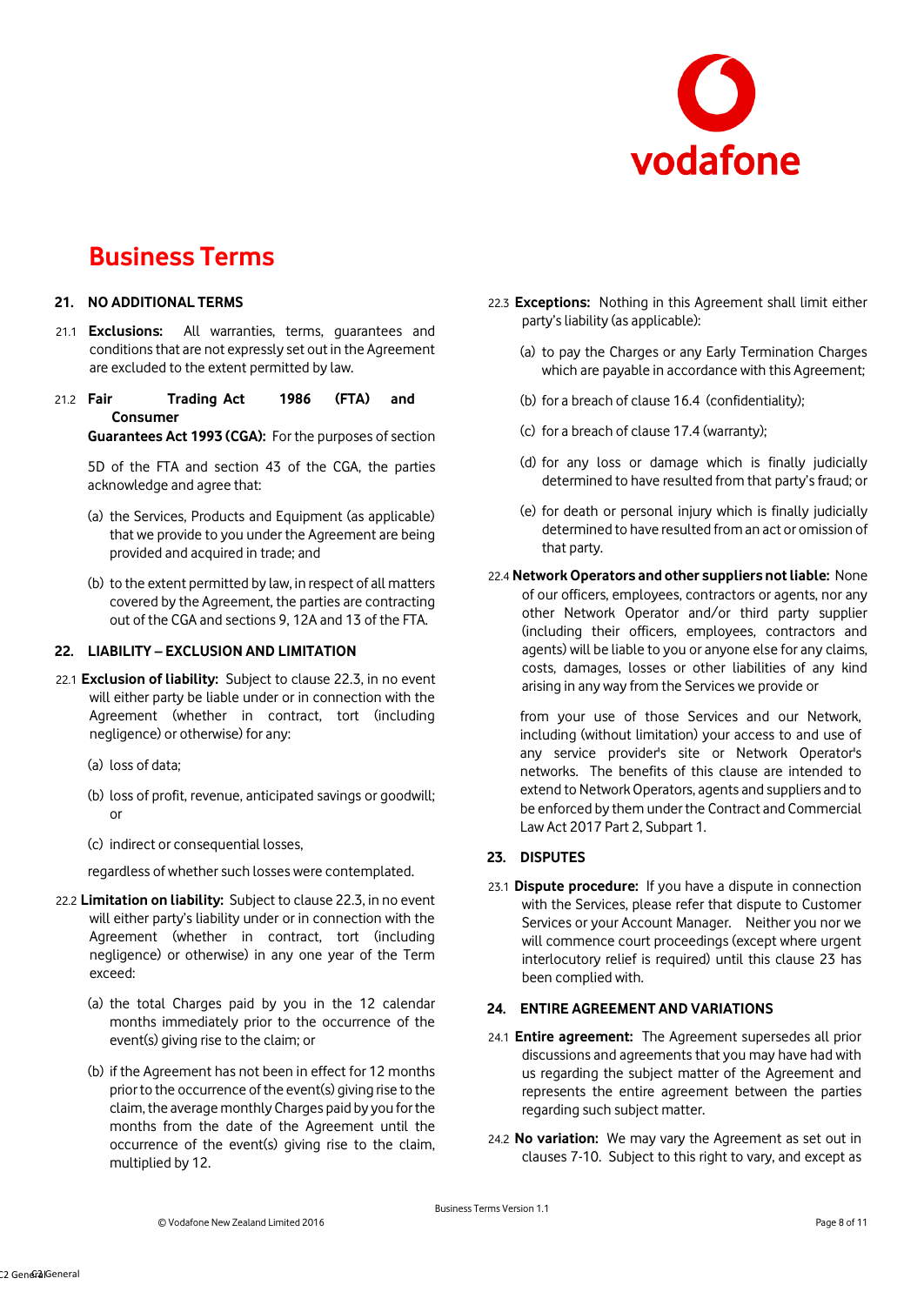

otherwise expressly provided in the Agreement, no variation or waiver of any provision of the Agreement will be recognised or binding unless it is in writing and signed by both parties.

## **25. FORCE MAJEURE**

- 25.1 **Liability:** Neither party will be liable to the other party for any failure to perform its obligations under the Agreement during the time and to the extent that such performance is prevented by reason of a Force Majeure Event.
- 25.2 **Notice:** The party seeking to rely on this clause will notify the other party as soon as practicable after the Force Majeure Event occurs and use its best endeavours to provide the other party with information regarding the extent of the affected party's inability to perform and an estimate of the time likely to be required to overcome the Force Majeure Event.
- 25.3 **Mitigation:** The affected party will use its best endeavours to remedy or mitigate the effect of the Force Majeure Event and to complete its obligations under the Agreement as far as reasonably practicable.
- 25.4 **Charges:** You will not be required to pay any Charges for any Services to the extent that such Services are not provided by us due to a Force Majeure Event.
- 25.5 **Termination:** Either party may terminate the Agreement by notice in writing to the other party, with immediate effect on the date specified in that notice, if a party has been unable to perform its obligations under the Agreement as a result of a Force Majeure Event for a continuous period of 60 Business Days.

## **26. GENERAL**

26.1 **Assignment:** You may not assign any of your rights and/or obligations under the Agreement to any other person without first obtaining our prior written consent (which we may withhold at our sole discretion). From time to time we may assign any of our rights and obligations under this Agreement without your consent.

- 26.2 **No contra proferentem:** The rule of construction known as the contra proferentem rule does not apply to the Agreement.
- 26.3 **Vodafone Group Company assignment:** We may assign our rights and obligations under the Agreement to another Vodafone Group Company without your consent.

26.4 **Subcontracting:** We may subcontract any or all of our obligations under the Agreement without your consent, but we will remain ultimately responsible to you for carrying out those obligations.

#### 26.5 **Compliance with policies:**

- (a) Each party will comply with the other's pre-notified and reasonable health and safety policies, as amended from time to time, when on the other party's premises. In addition, each party will also comply with the Health and Safety in Employment Act 1992, including all regulations and codes of practices made thereunder.
- (b) We hold ourselves to the standards set out in our global Vodafone Code of Conduct which includes commitments regarding health and safety, managing our impact on the environment and investing in society. We also expect our employees, contractors and suppliers to meet these commitments. The Vodafone Code of Conduct (as amended from time to time) can be found at [http://www.vodafone.com/content/index/about/about](http://www.vodafone.com/content/index/about/about-us/code-of-conduct.html) [us/code-of-conduct.html.](http://www.vodafone.com/content/index/about/about-us/code-of-conduct.html)
- (c) Each party will comply with the Sanctions and Trade Laws relevant to this Agreement. Each party has an obligation to notify the other in respect of a breach of such laws or a change of status in respect of sanctions and trade controls. In such circumstances, each party shall have the right to suspend services or terminate the agreement with immediate effect and without liability.
- 26.6 **No waiver or delay:** Subject to clause 18.3, if either party delays or fails to enforce any of its rights or remedies under the Agreement, this will not constitute a waiver by that party of that or any other right or remedy available to it.
- 26.7 **Severability:** If the Agreement or any provision of the Agreement is held to be illegal, invalid, unenforceable or of no effect, then, to the extent permitted by law, the provision or provisions giving rise to such illegality, invalidity, unenforceability or lack of effect will be severed from the Agreement and the remaining provisions of the Agreement will remain in full force and effect.
- 26.8 **Governing law:** The laws of New Zealand govern the Agreement. The parties agree to submit to the exclusive jurisdiction of the courts of New Zealand.
- 26.9 **Notice:** Any notice you give us under this Agreement must be delivered, posted or emailed to: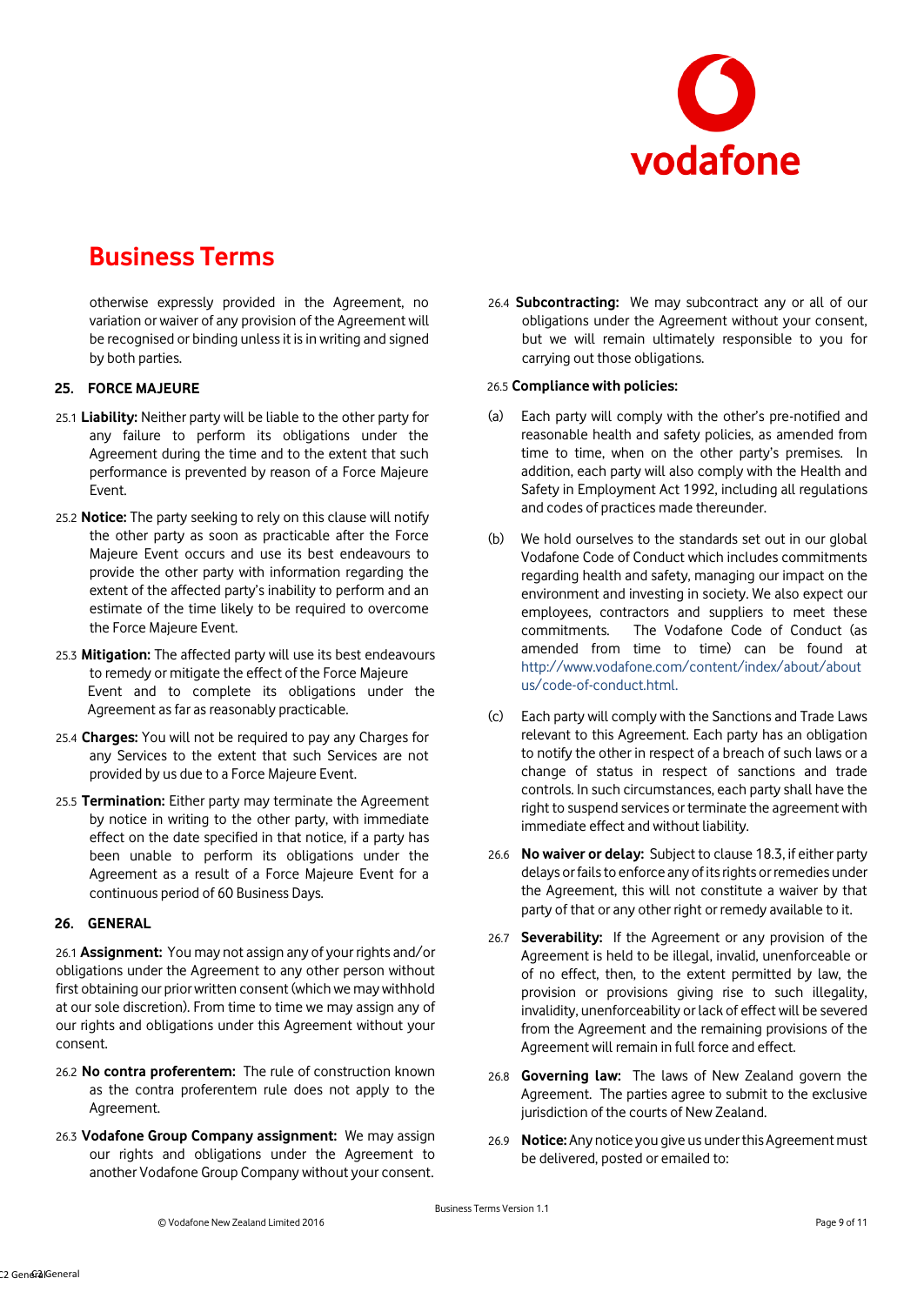

(a) Vodafone Limited, 20 Viaduct Harbour Ave, Auckland 1010; or

(b) legal.notices@vodafone.com

or any address we advise you in writing.

26.10 Any notice we give to you under our Agreement will be delivered, posted or emailed to the address you provided us in your Sign-up Agreement or any other address you advise us in writing. We may also post notices on our Website.

#### **27. INTERPRETATION**

- 27.1 **Plurals:** References to the singular include the plural and vice versa.
- 27.2 **Definition:** In the Agreement, unless the context indicates otherwise:

**Agreement** means these Business Terms, together with the applicable Service Descriptions, Pricing Plans, Change Fees, and any terms included in our Sign-up Agreement;

**Business Day** means any day other than a Saturday, Sunday or public holiday in Auckland or Wellington;

**Change Fees** means Early Termination Charges, Early Resign Charges and/or Plan Transfer Charges, as set out in our Website;

#### **Charges** means:

- (a) the charges for the Services as set out or referred to, in the applicable Pricing Plan;
- (b) the charges for the Products (if applicable), plus any freight and delivery costs not included in the listed price, as set out or referred to in the applicable Pricing Plan or otherwise advised to you;
- (c) any taxes, levies, fees or other government charges relating to our Services; and
- (d) any additional charges payable by you under the Agreement,

in each case as amended in accordance with the Agreement from time to time;

**Connection** means a voice and/or data mobile connection (as applicable) to the Network by an appropriately configured SIMcard;

**Due Date** means the payment due date set out on the invoice;

**Early Resign Charges** means any early resign charges set out on our Website at the effective date of resign, and Early Resign Fees will have the same meaning;

**Early Termination Charges** means any early termination charges set out on our Website at the effective date of termination, and Early Termination Fees will have the same meaning;

**Equipment** means any equipment (including software), owned by us or our suppliers, that we provide to you in connection with the provision of Services;

**Extended Term** has the meaning set out in clause 2.2(b);

**Force Majeure Event** means any event or circumstances beyond our reasonable control, including any act of God, fire, flood, storm, earthquake or any natural disaster, any act of a public enemy, terrorism, sabotage, embargo, malicious damage, riot or war, any Government intervention and any defect in or failure of any third party electricity network or infrastructure, but does not include lack of funds for any reason;

**GST** means goods and services tax chargeable in accordance with the Goods and Services Tax Act 1985, as amended from time to time;

**Late Payment Fee** means the fee for late payment published on our Website from time to time. Details of the

Late Payment Fee can be found here: [http://www.vodafone.co.nz/help/bill-payment/latepayment](http://www.vodafone.co.nz/help/bill-payment/late-payment-fee/)[fee/;](http://www.vodafone.co.nz/help/bill-payment/late-payment-fee/)

**Network** means our telecommunications networks;

**Network Operator** means (a) any entity with whom we have an interconnection agreement or arrangement

(directly or indirectly) to provide for the transfer of your generated or destined data or voice communications between the Network and any telecommunications network operated by or on behalf of that entity or (b) an arrangement to resell wholesale services;

**Personal Information** means personal information (as that term is defined in the Privacy Act 1993) and Telecommunications Information;